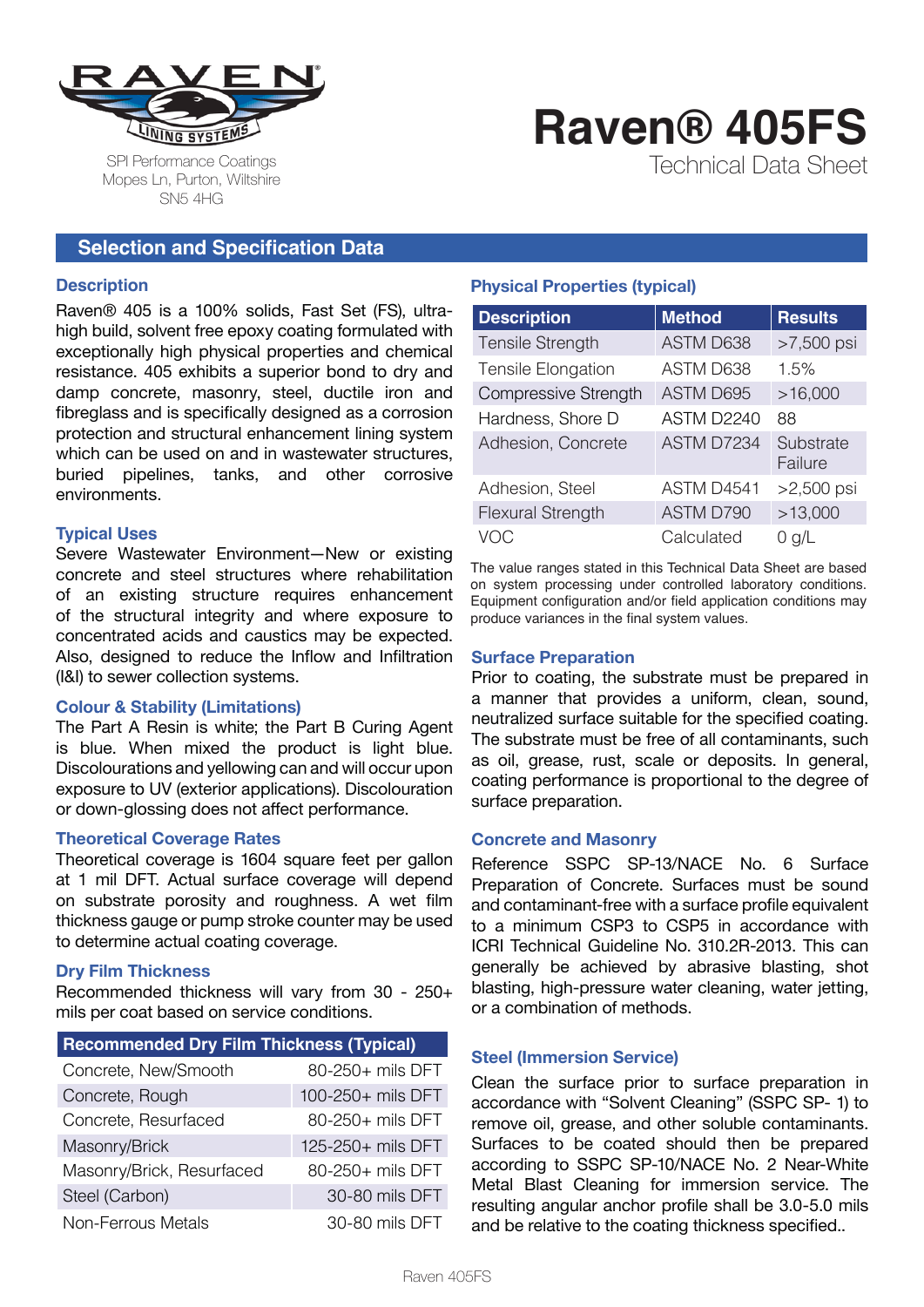

SPI Performance Coatings Mopes Ln, Purton, Wiltshire SN5 4HG

# **Raven® 405FS**

Technical Data Sheet

# **Steel (Atmospheric/Non-Immersion Service)**

Visible deposits of oil, grease, or other contaminants shall be removed according to SSPC-SP 1 followed by SSPC SP-6/NACE No. 3 Commercial Blast Cleaning, resulting in a sharp angular anchor profile of 2.5-4.0 mils.

# **Ductile Iron Pipe (Atmospheric and Immersion Service)**

All oils, small deposits of asphalt paint and grease shall be removed by solvent cleaning (see NAPF 500- 03-01). Abrasive blast to accordance with NAPF 500- 03-04. More information on cleaning ductile iron pipe can be found at www.napf.com

| <b>Primers (Suggested)</b>   |                                       |
|------------------------------|---------------------------------------|
| Concrete (optional)          | Raven 175<br>Raven 171FS<br>Raven 155 |
| Carbon Steel (blast holding) | AquataPoxy 190*<br>Raven 490*         |
| Non-Ferrous Metals           | AquataPoxy 190                        |

PVC, PE, PP, PS, & HDPE- Contact SPI Performance **Coatings** 

\*Do not use this primer if immersion temperatures will exceed 60°C

# **Thinning and Mixing**

**Components and Mix Ratio:** Part "A" Resin: Part "B" Curing Agent. Mix ratio is 3:1 by volume. Note: Raven 405 "A" side is compatible with all 405 Series "B" sides.

# **Hand Mixing** (touch-up or small repairs)

Individually power mix both Part A and Part B containers prior to measuring out 3 parts of Part A to 1 part of Part B by volume into a clean disposable pail. Completely mix combined A & B for a minimum of one minute before transferring contents to a clean pail. Continue mixing at least another minute, scraping the sides and bottom, to obtain a thorough mix before application. Properly mixed material will be a uniform colour without light or dark spots.

# **Thinning**

Do not thin with solvents. If lower viscosity is needed, heat unmixed material by placing the containers in hot tap water until the desired flow properties are obtained. To heat larger quantities, drum heaters or inline heaters on specialized spray equipment may be used. Unmixed material should not be heated above  $G^{\circ}G$ 

# **Pot Life**

The pot life is ~10 minutes for 2.3 litres at 22°C. Longer pot life is possible by mixing smaller amounts and/or cooling down the part A & B before mixing.

# **Spray Application**

Optimal proportioning and mixing is achieved with the use of an approved plural-component airless spray system. Raven recommends the use of fixed ratio (3:1), such as, Graco XP 50 or 70 Plural-Component Pump System. Viscon Fluid Heaters and heated hoses are recommended. Carefully monitor, heating devices such as drum blankets or bands to avoid scorching of the material or melting drum liners. Preheating containers must not exceed temperatures greater than 65°C.

# **Recommended Spray Temperatures**

46-62°C for Part 'A' and 32.2-51.7°C for Part 'B'. Temperature is dependent on ambient conditions and hose lengths. To equalize viscosities and reduce operating pressure, Part A should be 11.1°C warmer than Part B during processing.

| <b>Equipment Set-Up</b>       |                   |
|-------------------------------|-------------------|
| <b>Heated Hose Temp</b>       | $51.7 - 62.8$ °C  |
| <b>Typical Spray Pressure</b> | 1,800 - 3,000 psi |
| <b>Recommended Tip Sizes</b>  | 531-535           |
| Pot life at whip/gun          | 1 - 2 minutes     |
| Supply pump pressure          | 100 psi           |

#### **Brush/Trowel**

For touch-up and holiday repair only.

# **Environmental and Substrate Conditions**

The minimum recommended substrate temperature: 4° C Maximum recommended substrate temperature: 49°C. For best results in limiting outgassing, with a primer or not, apply to prepared concrete when the substrate temperature is stable or falling.